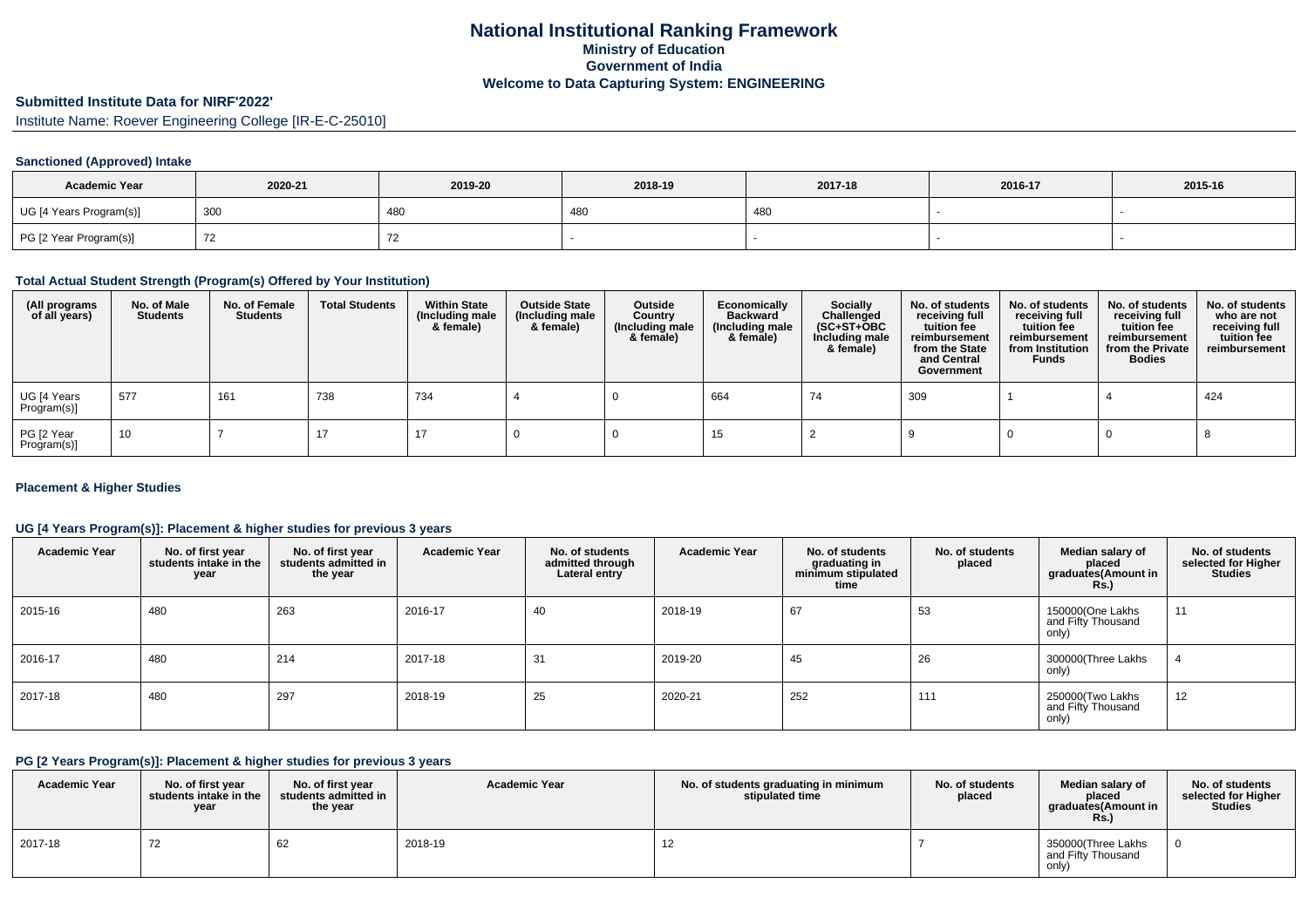| 2018-19 |            | O4 | 2019-20 | ں ا | 300000(Three Lakhs<br>  Only) |  |
|---------|------------|----|---------|-----|-------------------------------|--|
| 2019-20 | . <u>.</u> |    | 2020-21 |     | 300000(Three Lakhs<br>  only) |  |

### **Ph.D Student Details**

| Ph.D (Student pursuing doctoral program till 2020-21 Students admitted in the academic year 2020-21 should not be entered here.) |                                                            |                       |         |  |  |
|----------------------------------------------------------------------------------------------------------------------------------|------------------------------------------------------------|-----------------------|---------|--|--|
|                                                                                                                                  |                                                            | <b>Total Students</b> |         |  |  |
| Full Time                                                                                                                        |                                                            |                       |         |  |  |
| Part Time                                                                                                                        |                                                            |                       |         |  |  |
|                                                                                                                                  | No. of Ph.D students graduated (including Integrated Ph.D) |                       |         |  |  |
|                                                                                                                                  | 2020-21                                                    | 2019-20               | 2018-19 |  |  |
| Full Time                                                                                                                        |                                                            |                       |         |  |  |
| Part Time                                                                                                                        |                                                            |                       |         |  |  |

# **Financial Resources: Utilised Amount for the Capital expenditure for previous 3 years**

| <b>Academic Year</b>                                                                                                                                                                      | 2020-21                                                                                              | 2019-20                                                                  | 2018-19                                                                      |  |  |  |  |  |
|-------------------------------------------------------------------------------------------------------------------------------------------------------------------------------------------|------------------------------------------------------------------------------------------------------|--------------------------------------------------------------------------|------------------------------------------------------------------------------|--|--|--|--|--|
|                                                                                                                                                                                           | <b>Utilised Amount</b>                                                                               | <b>Utilised Amount</b>                                                   | <b>Utilised Amount</b>                                                       |  |  |  |  |  |
|                                                                                                                                                                                           | Annual Capital Expenditure on Academic Activities and Resources (excluding expenditure on buildings) |                                                                          |                                                                              |  |  |  |  |  |
| Library (Books, Journals and e-Resources only)                                                                                                                                            | 188156 (One Lakhs Eighty Eight Thousand One Hundred and<br>Fifty Six Only)                           | 102156 (One Lakhs Two Thousand One Hundred and Fifty Six<br>Only)        | 127019 (One Lakhs Twenty Seven Thousand and Nineteen<br>Only)                |  |  |  |  |  |
| New Equipment and software for Laboratories                                                                                                                                               | 86935 (Eighty Six Thousand Nine Hundred and Thirty Five<br>Only)                                     | 592711 (Five Lakhs Ninety Two Thousand Seven Hundred and<br>Eleven Only) | 293936 (Two Lakhs Ninety Three Thousand Nine Hundred and<br>Thirty Six Only) |  |  |  |  |  |
| <b>Engineering Workshops</b>                                                                                                                                                              | 0 (Zero)                                                                                             | 0 (Zero)                                                                 | 85755 (Eighty Five Thousand Seven Hundred and Fifty Five<br>Only)            |  |  |  |  |  |
| Other expenditure on creation of Capital Assets (For setting up<br>classrooms, seminar hall, conference hall, library, Lab, Engg<br>workshops excluding expenditure on Land and Building) | 0 (Zero)                                                                                             | 0 (Zero)                                                                 | 0 (Zero)                                                                     |  |  |  |  |  |

# **Financial Resources: Utilised Amount for the Operational expenditure for previous 3 years**

| <b>Academic Year</b>                                                                                                                                                                            | 2020-21                                                                                | 2019-20                                                                                           | 2018-19                                                                                         |  |  |  |  |
|-------------------------------------------------------------------------------------------------------------------------------------------------------------------------------------------------|----------------------------------------------------------------------------------------|---------------------------------------------------------------------------------------------------|-------------------------------------------------------------------------------------------------|--|--|--|--|
|                                                                                                                                                                                                 | <b>Utilised Amount</b>                                                                 | <b>Utilised Amount</b>                                                                            | <b>Utilised Amount</b>                                                                          |  |  |  |  |
| <b>Annual Operational Expenditure</b>                                                                                                                                                           |                                                                                        |                                                                                                   |                                                                                                 |  |  |  |  |
| Salaries (Teaching and Non Teaching staff)                                                                                                                                                      | 12320800 (One Crore Twenty Three Lakhs Twenty Thousand<br>and Eight Hundred Only)      | 43127471 (Four Crore Thirty One Lakhs Twenty Seven<br>Thousand Four Hundred and Seventy One Only) | 45264983 (Four Crore Fifty Two Lakhs Sixty Four Thousand<br>Nine Hundred and Eighty Three only) |  |  |  |  |
| Maintenance of Academic Infrastructure or consumables and<br>other running expenditures (excluding maintenance of hostels<br>and allied services, rent of the building, depreciation cost, etc) | 9983476 (Ninety Nine Lakhs Eighty Three Thousand Four<br>Hundred and Seventy Six only) | 10418665 (One Crore Four Lakhs Eighteen Thousand Six<br>Hundred and Sixty Five only)              | 20681396 (Two Crore Six LAkhs Eighty One Thousand Three<br>Hundred and Ninety Six Only)         |  |  |  |  |
| Seminars/Conferences/Workshops                                                                                                                                                                  | 0 (Zero)                                                                               | 0 (Zero)                                                                                          | 0 (Zero)                                                                                        |  |  |  |  |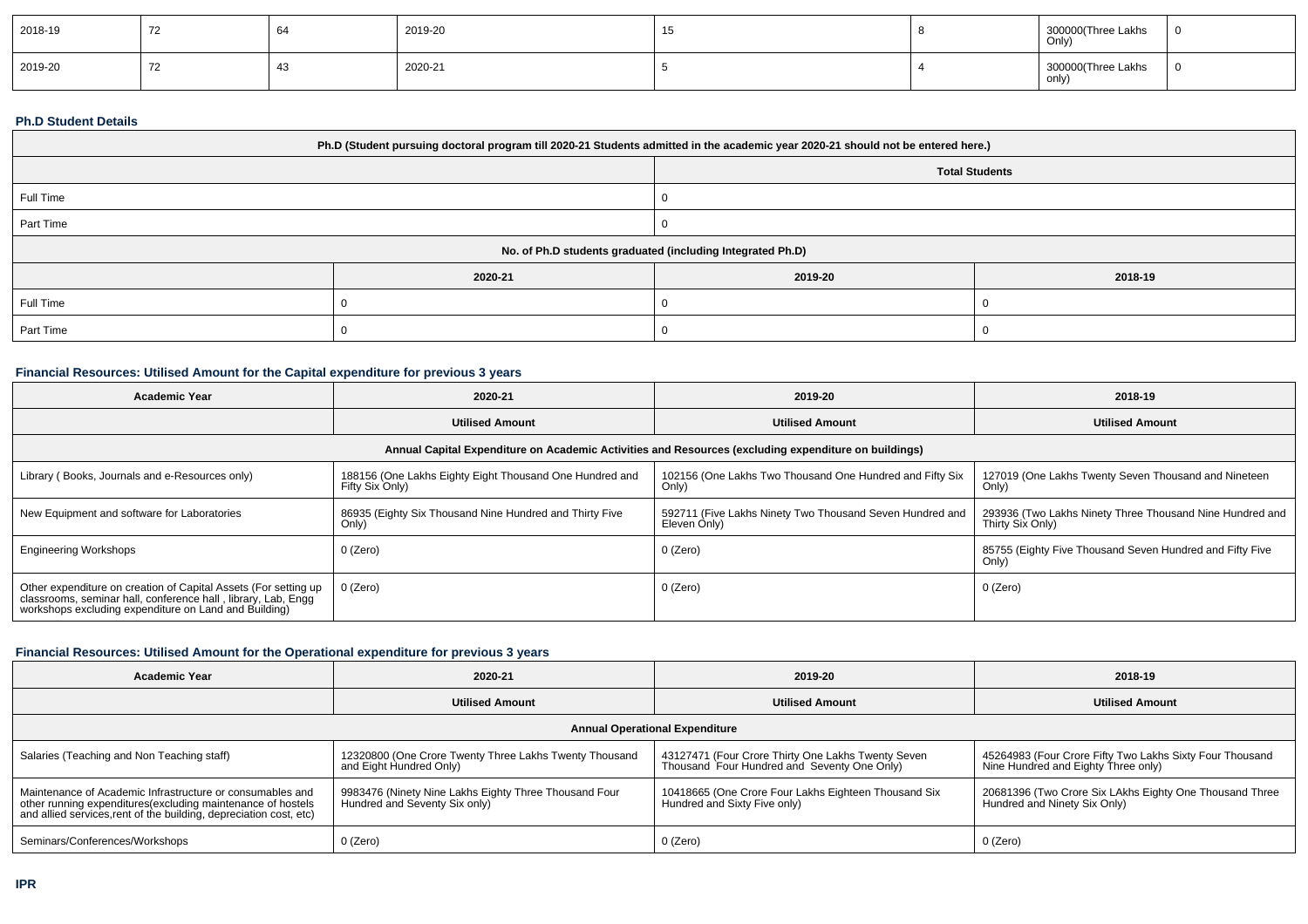| Calendar year            | 2020 | 2019 | 2018 |
|--------------------------|------|------|------|
| No. of Patents Published |      |      |      |
| No. of Patents Granted   |      |      |      |

# **Sponsored Research Details**

| <b>Financial Year</b>                    | 2020-21 | 2019-20 | 2018-19 |
|------------------------------------------|---------|---------|---------|
| Total no. of Sponsored Projects          |         |         |         |
| Total no. of Funding Agencies            |         |         |         |
| Total Amount Received (Amount in Rupees) |         |         |         |
| Amount Received in Words                 | Zero    | Zero    | Zero    |

# **Consultancy Project Details**

| <b>Financial Year</b>                    | 2020-21                  | 2019-20                                   | 2018-19                                 |
|------------------------------------------|--------------------------|-------------------------------------------|-----------------------------------------|
| Total no. of Consultancy Projects        | 92                       | -82                                       | -64                                     |
| Total no. of Client Organizations        |                          | 34                                        | -22                                     |
| Total Amount Received (Amount in Rupees) | 36000                    | 29200                                     | 18400                                   |
| Amount Received in Words                 | Thirty Six Thousand only | Twenty Nine Thousand and Two Hundred only | Eighteen Thousand and Four Hundred only |

# **PCS Facilities: Facilities of physically challenged students**

| 1. Do your institution buildings have Lifts/Ramps?                                                                                                         | Yes, more than 80% of the buildings |
|------------------------------------------------------------------------------------------------------------------------------------------------------------|-------------------------------------|
| 2. Do your institution have provision for walking aids, including wheelchairs and transportation from one building to another for<br>handicapped students? | Yes                                 |
| 3. Do your institution buildings have specially designed toilets for handicapped students?                                                                 | Yes, more than 60% of the buildings |

# **Faculty Details**

| <b>Srno</b> | Name                             | Age | Designation                | Gender | Qualification | <b>Experience (In</b><br>Months) | <b>Currently working</b><br>with institution? | <b>Joining Date</b> | <b>Leaving Date</b>      | <b>Association type</b> |
|-------------|----------------------------------|-----|----------------------------|--------|---------------|----------------------------------|-----------------------------------------------|---------------------|--------------------------|-------------------------|
|             | S VISHNUPRIYA                    | 31  | <b>Assistant Professor</b> | Female | M.E.          | 71                               | Yes                                           | 05-07-2018          | $\sim$                   | Regular                 |
|             | A DHANAMATHI                     | 39  | <b>Assistant Professor</b> | Female | M.E.          | 174                              | Yes                                           | 04-07-2018          | $\sim$                   | Regular                 |
|             | <b>M ANNADURAI</b>               | 52  | Associate Professor        | Male   | M.E.          | 253                              | Yes                                           | 02-01-2012          | $\sim$                   | Regular                 |
|             | P RAMAMURTHY                     | 35  | <b>Assistant Professor</b> | Male   | M.E.          | 104                              | Yes                                           | 12-03-2014          | $\sim$                   | Regular                 |
|             | <b>K SIVAKUMAR</b>               | 53  | Associate Professor        | Male   | M. Phil       | 123                              | Yes                                           | 24-08-2011          | $\sim$                   | Regular                 |
| 6           | Dr K<br>SAMPATHKUMAR             | 40  | <b>Assistant Professor</b> | Male   | M. Phil       | 147                              | Yes                                           | 26-08-2009          | $\overline{\phantom{a}}$ | Regular                 |
|             | V VITNAYANGAEL<br>PRIYADHARSHINI | 31  | <b>Assistant Professor</b> | Female | M. Phil       | 69                               | Yes                                           | 02-02-2016          | $\sim$                   | Regular                 |
|             | K VENKATESAN                     | 43  | <b>Assistant Professor</b> | Male   | M.E.          | 141                              | Yes                                           | 01-06-2011          | $\overline{\phantom{a}}$ | Regular                 |
| 9           | SRIPRIYA S                       | 39  | <b>Assistant Professor</b> | Female | M.E.          | 128                              | Yes                                           | 01-12-2010          | $\overline{\phantom{a}}$ | Regular                 |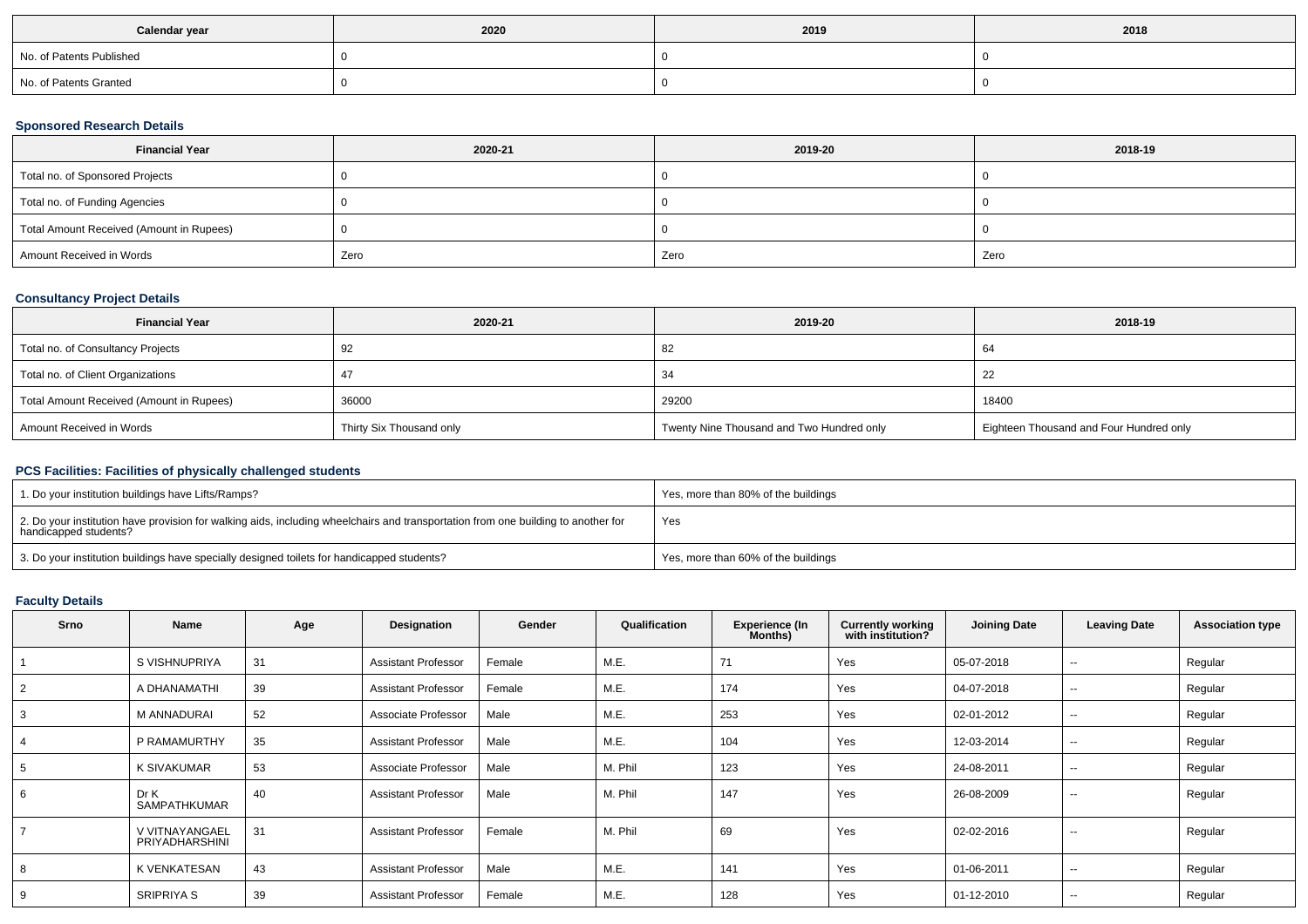| 10 | A SHARFUDEEN                | 40     | <b>Assistant Professor</b> | Male   | <b>MCA</b> | 143 | Yes | 07-07-2009 | Щ,                       | Regular |
|----|-----------------------------|--------|----------------------------|--------|------------|-----|-----|------------|--------------------------|---------|
| 11 | E VIDHYA                    | 29     | <b>Assistant Professor</b> | Female | M.E.       | 74  | Yes | 22-06-2015 | Щ,                       | Regular |
| 12 | M TAMILSELVI                | 36     | <b>Assistant Professor</b> | Female | M.E.       | 159 | Yes | 23-05-2008 | $\overline{\phantom{a}}$ | Regular |
| 13 | S MOHAN                     | 34     | <b>Assistant Professor</b> | Male   | M.E.       | 161 | Yes | 25-06-2012 | $\overline{\phantom{a}}$ | Regular |
| 14 | Dr S SELVAKUMAR             | 49     | Professor                  | Male   | Ph.D       | 334 | Yes | 16-03-2013 | Щ,                       | Regular |
| 15 | ARUNVARATHARA<br>J          | 28     | <b>Assistant Professor</b> | Male   | M.E.       | 64  | Yes | 23-06-2016 | $\overline{\phantom{a}}$ | Regular |
| 16 | S MAHALAKSHMI               | 42     | <b>Assistant Professor</b> | Female | M. Phil    | 154 | Yes | 01-06-2010 | Ц.                       | Regular |
| 17 | D JAGADEESWARI              | 32     | <b>Assistant Professor</b> | Female | M.E.       | 109 | Yes | 25-06-2014 | Щ,                       | Regular |
| 18 | A MANIKANDAN                | 39     | <b>Assistant Professor</b> | Male   | <b>MCA</b> | 157 | Yes | 02-06-2010 | ₩,                       | Regular |
| 19 | J NITHYA<br>JAYASEELI       | 36     | <b>Assistant Professor</b> | Female | <b>MCA</b> | 152 | Yes | 01-10-2016 | Щ,                       | Regular |
| 20 | R ARIVAZHAGAN               | 39     | <b>Assistant Professor</b> | Male   | M.E.       | 154 | Yes | 20-01-2009 | $\overline{\phantom{a}}$ | Regular |
| 21 | C PRAKASH                   | 33     | <b>Assistant Professor</b> | Male   | M.E.       | 112 | Yes | 25-06-2014 | Щ,                       | Regular |
| 22 | P MUTHUSAMY                 | 39     | <b>Assistant Professor</b> | Male   | M. Phil    | 194 | Yes | 08-08-2005 | $\overline{\phantom{a}}$ | Regular |
| 23 | Dr S<br>ANANTHAKRISHNA<br>N | 47     | Associate Professor        | Male   | Ph.D       | 280 | Yes | 03-08-2005 | --                       | Regular |
| 24 | J SAHAYA<br><b>SUCITHRA</b> | 45     | <b>Assistant Professor</b> | Female | <b>MCA</b> | 168 | Yes | 01-06-2010 | $\overline{\phantom{a}}$ | Regular |
| 25 | S SIVARAJ                   | 37     | <b>Assistant Professor</b> | Male   | M.E.       | 185 | Yes | 06-12-2010 | Щ,                       | Regular |
| 26 | Dr V<br>RAVICHANDRAN        | 49     | Professor                  | Male   | Ph.D       | 262 | Yes | 14-07-2016 | Щ,                       | Regular |
| 27 | R ALEXANDER                 | 37     | <b>Assistant Professor</b> | Male   | M.E.       | 168 | Yes | 02-12-2013 | Щ,                       | Regular |
| 28 | V RAMAKRISHNAN              | 45     | <b>Assistant Professor</b> | Male   | M.E.       | 83  | Yes | 01-07-2015 | Щ,                       | Regular |
| 29 | S RANJITH                   | 29     | <b>Assistant Professor</b> | Male   | M.Tech     | 64  | Yes | 23-06-2016 | $\sim$                   | Regular |
| 30 | P POOMALAI                  | 35     | Assistant Professor        | Male   | M. Phil    | 113 | Yes | 01-06-2012 | Щ,                       | Regular |
| 31 | K GOKULRAJ                  | 34     | <b>Assistant Professor</b> | Male   | M.E.       | 130 | Yes | 25-06-2012 | $\overline{\phantom{a}}$ | Regular |
| 32 | M JENNY                     | 36     | <b>Assistant Professor</b> | Female | M.E.       | 126 | Yes | 27-01-2011 | Щ,                       | Regular |
| 33 | R RUBANANTH                 | $37\,$ | <b>Assistant Professor</b> | Male   | M.E.       | 120 | Yes | 25-06-2014 |                          | Regular |
| 34 | S RAJENDRA<br>PRASAD        | 37     | <b>Assistant Professor</b> | Male   | M.E.       | 124 | Yes | 15-06-2012 | Ξ.                       | Regular |
| 35 | C SIVARAJ                   | 33     | Assistant Professor        | Male   | M.E.       | 32  | Yes | 03-12-2018 | $\overline{\phantom{a}}$ | Regular |
| 36 | Dr S KAVITHAA               | 33     | <b>Assistant Professor</b> | Female | M. Phil    | 80  | Yes | 12-07-2018 | н.                       | Regular |
| 37 | Dr S<br>DINESHKUMAR         | $32\,$ | <b>Assistant Professor</b> | Male   | M. Phil    | 85  | Yes | 12-07-2018 | Ξ.                       | Regular |
| 38 | R KANNAN                    | 40     | <b>Assistant Professor</b> | Male   | M.E.       | 151 | Yes | 12-08-2019 | ÷                        | Regular |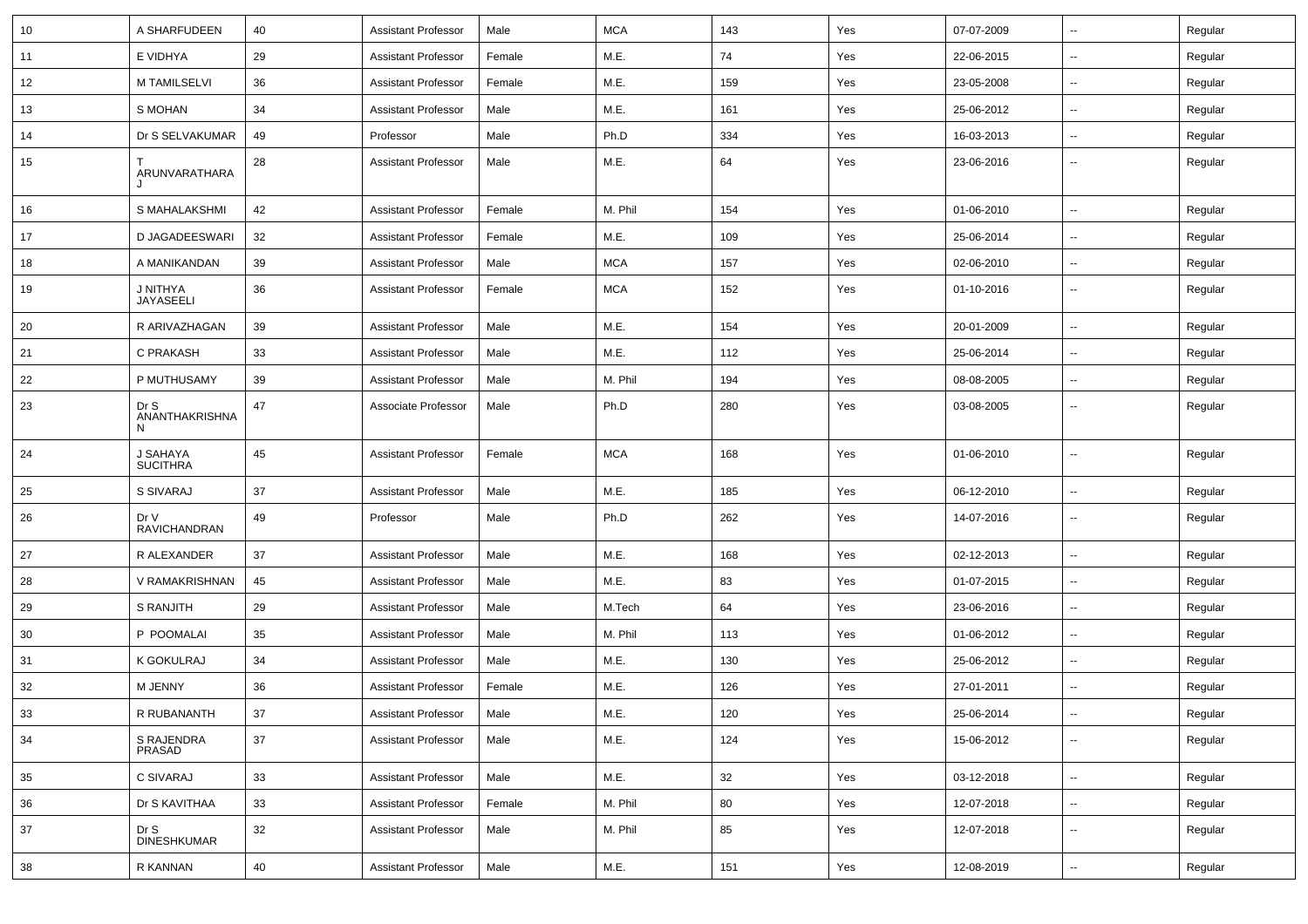| 39 | Dr V S SREE<br>BALAJI      | 50 | Dean / Principal /<br>Director / Vice<br>Chancellor | Male   | Ph.D    | 309 | Yes | 11-07-2019 | --                       | Regular |
|----|----------------------------|----|-----------------------------------------------------|--------|---------|-----|-----|------------|--------------------------|---------|
| 40 | M NATHIYA                  | 30 | <b>Assistant Professor</b>                          | Female | M. Phil | 47  | Yes | 08-07-2019 | $\overline{\phantom{a}}$ | Regular |
| 41 | Dr M PERIYASAMY            | 53 | Professor                                           | Male   | M.E.    | 170 | Yes | 22-08-2007 | $\overline{\phantom{a}}$ | Regular |
| 42 | Dr T RAJARAM               | 46 | Professor                                           | Male   | Ph.D    | 277 | Yes | 01-12-2017 | --                       | Regular |
| 43 | R LAKSHMIPRIYA             | 30 | <b>Assistant Professor</b>                          | Female | M.E.    | 107 | Yes | 05-07-2018 | $\overline{\phantom{a}}$ | Regular |
| 44 | K SIVAKUMAR                | 43 | Associate Professor                                 | Male   | M.E.    | 228 | Yes | 13-06-2008 | --                       | Regular |
| 45 | A TAMILMOZHI               | 28 | <b>Assistant Professor</b>                          | Female | M.E.    | 59  | Yes | 01-09-2016 | --                       | Regular |
| 46 | <b>G JOTHI</b>             | 29 | <b>Assistant Professor</b>                          | Female | M.E.    | 71  | Yes | 01-09-2015 | ⊷.                       | Regular |
| 47 | <b>RUBINA BEGAM N</b>      | 26 | <b>Assistant Professor</b>                          | Female | M.E.    | 50  | Yes | 01-09-2017 | $\overline{\phantom{a}}$ | Regular |
| 48 | M PRIYANKA                 | 33 | <b>Assistant Professor</b>                          | Female | M.E.    | 41  | Yes | 26-02-2018 | --                       | Regular |
| 49 | P GOMATHI                  | 29 | <b>Assistant Professor</b>                          | Female | M.E.    | 44  | Yes | 06-12-2018 | --                       | Regular |
| 50 | Dr K<br><b>GUNASEKARAN</b> | 37 | Professor                                           | Male   | Ph.D    | 156 | Yes | 05-02-2020 | -−                       | Regular |
| 51 | <b>VINOTHKUMAR S</b>       | 34 | <b>Assistant Professor</b>                          | Male   | M.E.    | 56  | Yes | 01-03-2017 | $\overline{\phantom{a}}$ | Regular |
| 52 | R SENTHILKUMAR             | 36 | <b>Assistant Professor</b>                          | Male   | M.E.    | 135 | Yes | 16-07-2010 |                          | Regular |
| 53 | <b>JAISANKAR G</b>         | 31 | <b>Assistant Professor</b>                          | Male   | M.E.    | 80  | Yes | 15-12-2015 | $\overline{\phantom{a}}$ | Regular |
| 54 | <b>KARTHICK R K</b>        | 39 | <b>Assistant Professor</b>                          | Male   | M.E.    | 60  | Yes | 01-09-2016 | $\overline{\phantom{a}}$ | Regular |
| 55 | <b>LENIN S</b>             | 30 | <b>Assistant Professor</b>                          | Male   | M.E.    | 56  | Yes | 01-03-2017 | н.                       | Regular |
| 56 | <b>VIVEK K</b>             | 34 | <b>Assistant Professor</b>                          | Male   | M.E.    | 56  | Yes | 01-03-2017 | $\overline{\phantom{a}}$ | Regular |
| 57 | M JAYANTHI                 | 34 | <b>Assistant Professor</b>                          | Female | M.E.    | 34  | Yes | 01-07-2019 | $\overline{\phantom{a}}$ | Regular |
| 58 | N L THANGADURAI            | 37 | <b>Assistant Professor</b>                          | Male   | M.Tech  | 146 | Yes | 19-08-2013 |                          | Regular |
| 59 | S PRABU                    | 31 | <b>Assistant Professor</b>                          | Male   | M.E.    | 94  | Yes | 21-03-2016 | $-$                      | Regular |
| 60 | <b>MANOJ G</b>             | 32 | <b>Assistant Professor</b>                          | Male   | M.E.    | 61  | Yes | 03-10-2016 | $\overline{\phantom{a}}$ | Regular |
| 61 | M PRITHIVIRAJ              | 30 | <b>Assistant Professor</b>                          | Male   | M.E.    | 58  | Yes | 03-10-2016 | --                       | Regular |
| 62 | <b>M ARUNRAJ</b>           | 33 | <b>Assistant Professor</b>                          | Male   | M.E.    | 58  | Yes | 03-10-2016 | $\overline{\phantom{a}}$ | Regular |
| 63 | M VIJAYALAKSHMI            | 33 | <b>Assistant Professor</b>                          | Female | M.E.    | 30  | Yes | 18-02-2019 |                          | Regular |
| 64 | N NAVANEETHA               | 25 | <b>Assistant Professor</b>                          | Female | M.E.    | 25  | Yes | 01-07-2019 | $\sim$                   | Regular |
| 65 | M ANITHA                   | 24 | <b>Assistant Professor</b>                          | Female | M.E.    | 25  | Yes | 01-07-2019 | Щ,                       | Regular |
| 66 | P JERRY VASANTH            | 29 | <b>Assistant Professor</b>                          | Male   | M.E.    | 76  | Yes | 01-07-2015 | Щ,                       | Regular |
| 67 | R MANOVA MOSES<br>JEYAKANI | 35 | <b>Assistant Professor</b>                          | Male   | M.E.    | 88  | Yes | 25-06-2014 | ⊶.                       | Regular |
| 68 | S SILAMBARASAN             | 31 | Assistant Professor                                 | Male   | M.E.    | 76  | Yes | 01-06-2015 | Щ,                       | Regular |
| 69 | K SOLAIRAJAN               | 33 | <b>Assistant Professor</b>                          | Male   | M.E.    | 88  | Yes | 25-06-2014 | $\overline{\phantom{a}}$ | Regular |
| 70 | K NAGARAJAN                | 31 | <b>Assistant Professor</b>                          | Male   | M.E.    | 76  | Yes | 01-06-2015 | ⊷                        | Regular |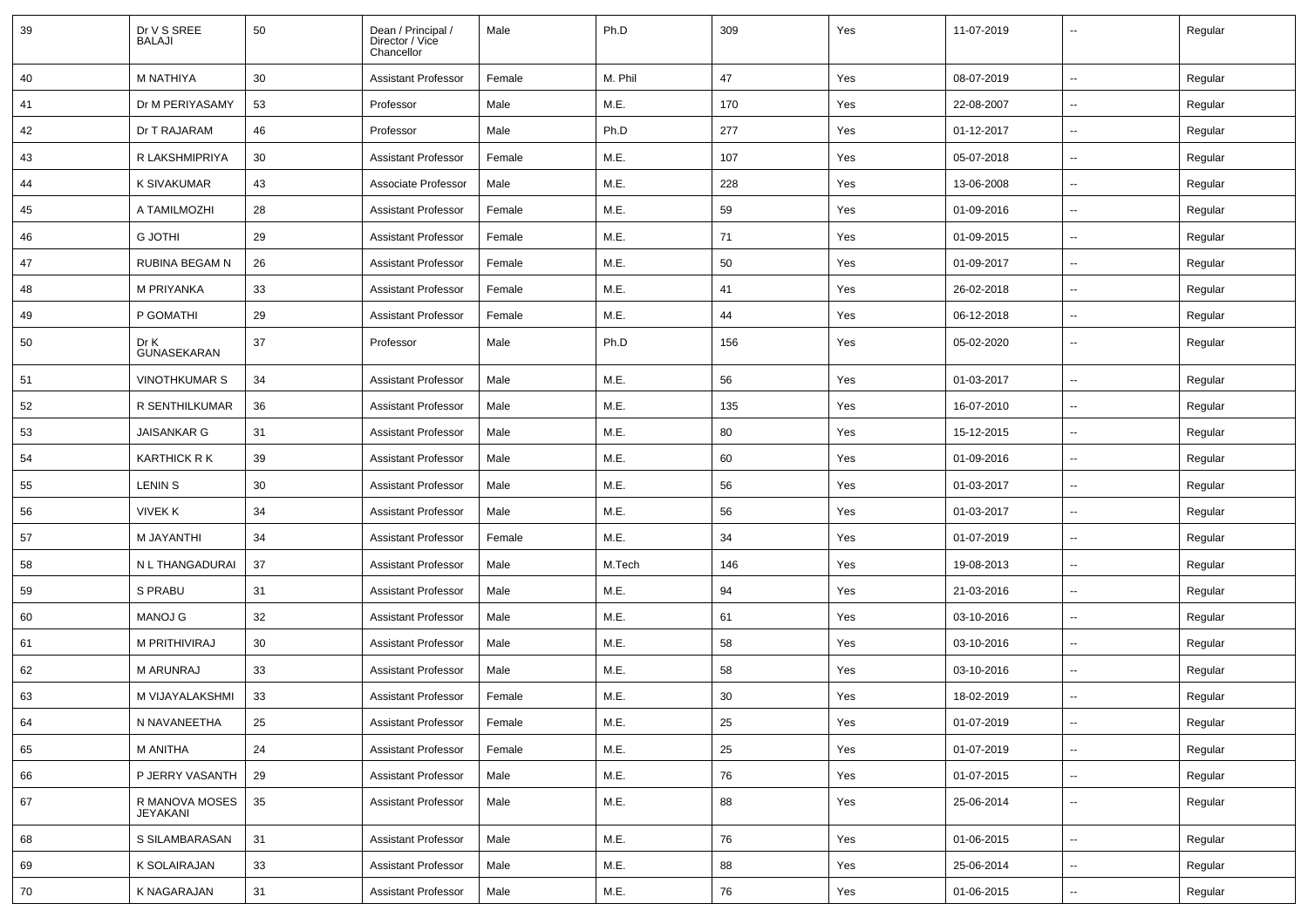| 71  | P JEGAN                | 36 | <b>Assistant Professor</b> | Male   | M.E.       | 132          | Yes | 25-06-2014 | $\overline{\phantom{a}}$ | Regular |
|-----|------------------------|----|----------------------------|--------|------------|--------------|-----|------------|--------------------------|---------|
| 72  | N ASHOKKUMAR           | 27 | <b>Assistant Professor</b> | Male   | M.E.       | 25           | Yes | 01-07-2019 | $\sim$                   | Regular |
| 73  | N BALAJI               | 32 | <b>Assistant Professor</b> | Male   | <b>MCA</b> | 108          | Yes | 01-08-2012 | --                       | Regular |
| 74  | C SENTHILKUMAR         | 44 | <b>Assistant Professor</b> | Male   | M. Phil    | 159          | Yes | 19-12-2018 | $\overline{\phantom{a}}$ | Regular |
| 75  | S RATNA RAKHAL         | 36 | <b>Assistant Professor</b> | Female | M. Phil    | 136          | Yes | 21-02-2018 | $\overline{\phantom{a}}$ | Regular |
| 76  | M GANESAN              | 39 | <b>Assistant Professor</b> | Male   | M. Phil    | 73           | Yes | 01-09-2015 | $\overline{\phantom{a}}$ | Regular |
| 77  | S CHITRA               | 32 | <b>Assistant Professor</b> | Female | M. Phil    | 68           | Yes | 21-03-2016 | $\sim$                   | Regular |
| 78  | K KANAGA               | 32 | <b>Assistant Professor</b> | Female | M. Phil    | 30           | Yes | 18-02-2019 | ⊷.                       | Regular |
| 79  | SARAVANAN N            | 30 | <b>Assistant Professor</b> | Male   | M.E.       | 16           | Yes | 22-09-2020 | --                       | Regular |
| 80  | <b>GAYATHRIS</b>       | 30 | <b>Assistant Professor</b> | Female | M.E.       | 14           | Yes | 21-03-2020 | $\overline{\phantom{a}}$ | Regular |
| 81  | PARTHIBAN L            | 29 | <b>Assistant Professor</b> | Male   | M.E.       | 11           | Yes | 22-09-2020 | $\overline{\phantom{a}}$ | Regular |
| 82  | Dr A BAJULUNISHA       | 52 | Professor                  | Female | Ph.D       | 34           | Yes | 22-09-2020 | $\overline{\phantom{a}}$ | Regular |
| 83  | JAYAPRAKASH G          | 29 | <b>Assistant Professor</b> | Male   | M.E.       | $\mathbf{1}$ | Yes | 02-03-2020 | $\overline{\phantom{a}}$ | Regular |
| 84  | RAJESH V               | 33 | <b>Assistant Professor</b> | Male   | M.E.       | $\mathbf{1}$ | Yes | 02-03-2020 | ⊷.                       | Regular |
| 85  | SIVARANJANI V          | 37 | <b>Assistant Professor</b> | Female | M.E.       | 11           | Yes | 02-03-2020 | -−                       | Regular |
| 86  | <b>SENTHILKUMAR P</b>  | 35 | <b>Assistant Professor</b> | Male   | M.E.       | 17           | Yes | 22-09-2020 | ⊷.                       | Regular |
| 87  | SENTHILKUMAR T         | 47 | <b>Assistant Professor</b> | Male   | M.E.       | 21           | Yes | 22-09-2020 | $\overline{\phantom{a}}$ | Regular |
| 88  | <b>JEGAN C</b>         | 36 | <b>Assistant Professor</b> | Male   | M.E.       | 13           | Yes | 22-09-2020 | $\overline{\phantom{a}}$ | Regular |
| 89  | <b>RAJESH R</b>        | 31 | <b>Assistant Professor</b> | Male   | M.E.       | $\mathbf{1}$ | Yes | 16-03-2020 | Ξ.                       | Regular |
| 90  | SANKARANARAYA<br>NAN R | 28 | <b>Assistant Professor</b> | Male   | M.E.       | $\mathbf{1}$ | Yes | 16-03-2020 | н.                       | Regular |
| 91  | AZHAGESVARAN T         | 32 | <b>Assistant Professor</b> | Male   | M.E.       | 12           | Yes | 22-09-2020 | $\overline{\phantom{a}}$ | Regular |
| 92  | <b>SURYAM</b>          | 32 | <b>Assistant Professor</b> | Female | M.E.       | 12           | Yes | 22-09-2020 | ⊷.                       | Regular |
| 93  | M KOWSHIGAN            | 32 | <b>Assistant Professor</b> | Male   | M.E.       | 70           | Yes | 01-09-2016 | -−                       | Regular |
| 94  | RAVICHANDRAN A         | 49 | <b>Assistant Professor</b> | Male   | M.E.       | 19           | Yes | 22-09-2020 | $\overline{\phantom{a}}$ | Regular |
| 95  | <b>VIJAYAKUMAR R</b>   | 29 | <b>Assistant Professor</b> | Male   | M. Phil    | $\sqrt{5}$   | Yes | 01-10-2020 | --                       | Regular |
| 96  | D ANADHU               | 31 | <b>Assistant Professor</b> | Male   | M.E.       | 53           | Yes | 01-03-2017 | $\overline{\phantom{a}}$ | Regular |
| 97  | S SUJITHA              | 28 | <b>Assistant Professor</b> | Female | M.E.       | 74           | Yes | 01-06-2015 | $\sim$                   | Regular |
| 98  | N MAHESWARI            | 29 | <b>Assistant Professor</b> | Female | M.E.       | 58           | Yes | 01-09-2016 | $\sim$                   | Regular |
| 99  | G<br>RAMACHANDRAN      | 34 | <b>Assistant Professor</b> | Male   | M.E.       | 47           | Yes | 01-09-2017 | −−                       | Regular |
| 100 | PANDIYAN T             | 30 | <b>Assistant Professor</b> | Male   | M.E.       | 30           | Yes | 18-02-2019 | н.                       | Regular |
| 101 | S ANANTHARAM           | 30 | <b>Assistant Professor</b> | Male   | M.E.       | 88           | Yes | 25-06-2014 | $\overline{\phantom{a}}$ | Regular |
| 102 | N SUMATHY              | 32 | <b>Assistant Professor</b> | Female | M.E.       | 112          | Yes | 19-07-2012 | Ξ.                       | Regular |
| 103 | PRABHU P               | 35 | <b>Assistant Professor</b> | Male   | M.E.       | 49           | Yes | 01-11-2017 | щ.                       | Regular |